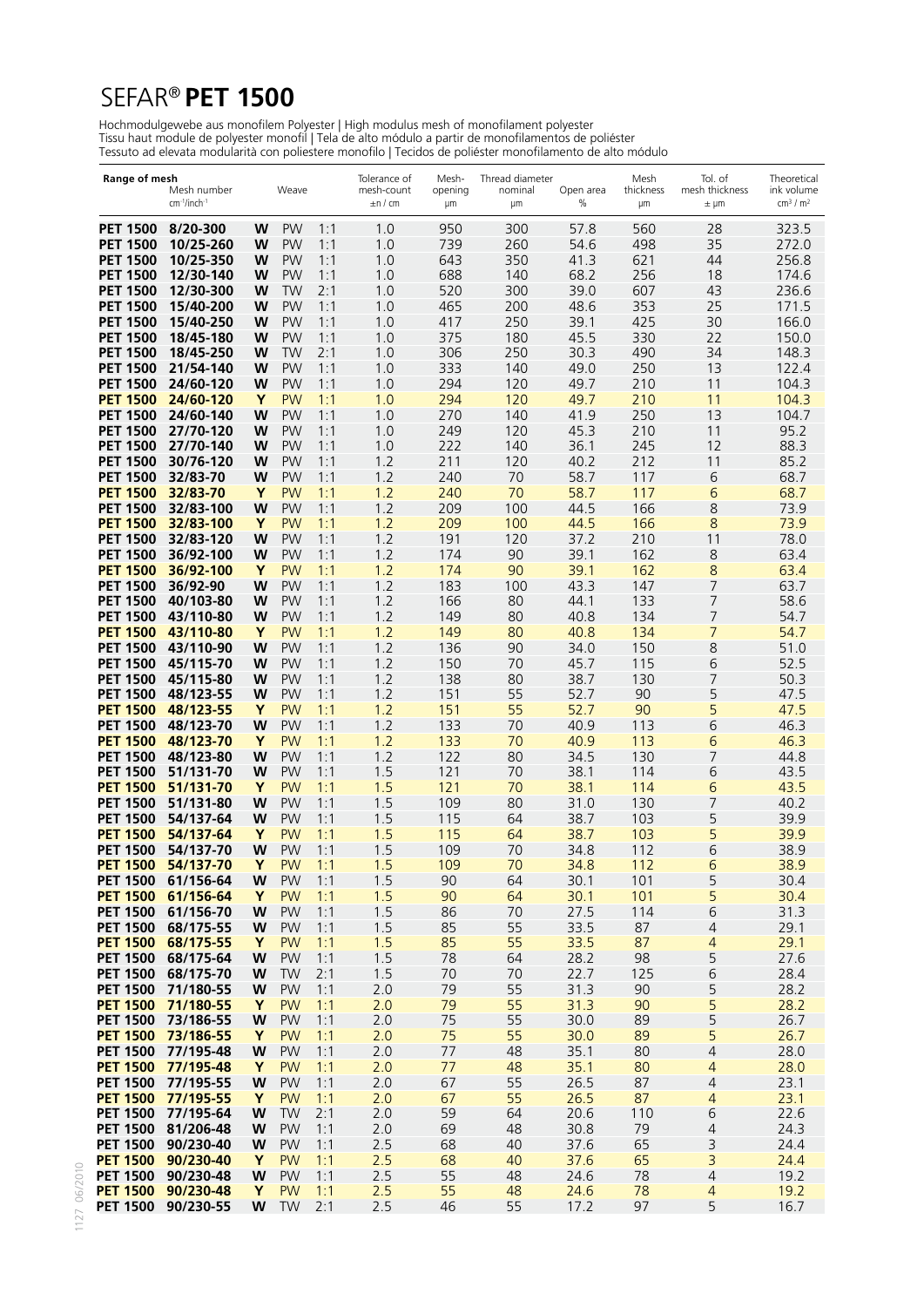# SEFAR® **PET 1500**

Hochmodulgewebe aus monofilem Polyester | High modulus mesh of monofilament polyester Tissu haut module de polyester monofil | Tela de alto módulo a partir de monofilamentos de poliéster Tessuto ad elevata modularità con poliestere monofilo | Tecidos de poliéster monofilamento de alto módulo

| Range of mesh   | Mesh number<br>cm <sup>-1</sup> /inch <sup>-1</sup> |   | Weave     |     | Tolerance of<br>mesh-count<br>$\pm$ n / cm | Mesh-<br>opening<br>μm | Thread diameter<br>nominal<br>μm | Open area<br>$\%$ | Mesh<br>thickness<br>μm | Tol. of<br>mesh thickness<br>$± \mu m$ | Theoretical<br>ink volume<br>cm <sup>3</sup> / m <sup>2</sup> |
|-----------------|-----------------------------------------------------|---|-----------|-----|--------------------------------------------|------------------------|----------------------------------|-------------------|-------------------------|----------------------------------------|---------------------------------------------------------------|
| <b>PET 1500</b> | 95/240-40                                           | Y | <b>PW</b> | 1:1 | 2.5                                        | 62                     | 40                               | 35.0              | 63                      | 3                                      | 22.1                                                          |
| <b>PET 1500</b> | 95/240-48                                           | W | <b>PW</b> | 1:1 | 2.5                                        | 50                     | 48                               | 22.8              | 81                      | 4                                      | 18.5                                                          |
| <b>PET 1500</b> | 100/255-40                                          | W | <b>PW</b> | 1:1 | 2.5                                        | 57                     | 40                               | 32.5              | 64                      | 3                                      | 20.8                                                          |
| <b>PET 1500</b> | 100/255-40                                          | Y | <b>PW</b> | 1:1 | 2.5                                        | 57                     | 40                               | 32.5              | 64                      | 3                                      | 20.8                                                          |
| <b>PET 1500</b> | 100/255-48                                          | W | <b>TW</b> | 2:1 | 2.5                                        | 45                     | 48                               | 20.3              | 88                      | 4                                      | 17.8                                                          |
| <b>PET 1500</b> | 100/255-48                                          | Y | <b>TW</b> | 2:1 | 2.5                                        | 45                     | 48                               | 20.3              | 88                      | $\overline{4}$                         | 17.8                                                          |
| <b>PET 1500</b> | 110/280-34                                          | W | <b>PW</b> | 1:1 | 3.0                                        | 54                     | 34                               | 35.2              | 55                      | 3                                      | 19.3                                                          |
| <b>PET 1500</b> | 110/280-34                                          | Y | <b>PW</b> | 1:1 | 3.0                                        | 54                     | 34                               | 35.2              | 55                      | 3                                      | 19.3                                                          |
| <b>PET 1500</b> | 110/280-40                                          | W | <b>PW</b> | 1:1 | 3.0                                        | 47                     | 40                               | 26.6              | 65                      | 3                                      | 17.3                                                          |
| <b>PET 1500</b> | 110/280-40                                          | Y | <b>PW</b> | 1:1 | 3.0                                        | 47                     | 40                               | 26.6              | 65                      | 3                                      | 17.3                                                          |
| <b>PET 1500</b> | 120/305-31                                          | W | <b>PW</b> | 1:1 | 3.0                                        | 49                     | 31                               | 35.0              | 49                      | 3                                      | 17.1                                                          |
| <b>PET 1500</b> | 120/305-31                                          | Y | <b>PW</b> | 1:1 | 3.0                                        | 49                     | 31                               | 35.0              | 49                      | 3                                      | 17.1                                                          |
| <b>PET 1500</b> | 120/305-34                                          | W | <b>PW</b> | 1:1 | 3.0                                        | 45                     | 34                               | 29.6              | 55                      | 3                                      | 16.3                                                          |
| <b>PET 1500</b> | 120/305-34                                          | Y | <b>PW</b> | 1:1 | 3.0                                        | 45                     | 34                               | 29.6              | 55                      | 3                                      | 16.3                                                          |
| <b>PET 1500</b> | 120/305-40                                          | W | <b>PW</b> | 1:1 | 3.0                                        | 37                     | 40                               | 20.0              | 64                      | $\overline{3}$                         | 12.8                                                          |
| <b>PET 1500</b> | 120/305-40                                          | Y | <b>PW</b> | 1:1 | 3.0                                        | 37                     | 40                               | 20.0              | 64                      | 3                                      | 12.8                                                          |
| <b>PET 1500</b> | 130/330-34                                          | W | <b>PW</b> | 1:1 | 3.5                                        | 40                     | 34                               | 26.9              | 55                      | $\overline{4}$                         | 14.8                                                          |
| <b>PET 1500</b> | 130/330-34                                          | Y | <b>PW</b> | 1:1 | 3.5                                        | 40                     | 34                               | 26.9              | 53                      | 3                                      | 14.3                                                          |
| <b>PET 1500</b> | 140/355-31                                          | W | <b>PW</b> | 1:1 | 3.5                                        | 36                     | 31                               | 26.0              | 48                      | $\overline{2}$                         | 12.5                                                          |
| <b>PET 1500</b> | 140/355-31                                          | Y | <b>PW</b> | 1:1 | 3.5                                        | 36                     | 31                               | 26.0              | 48                      | $\overline{2}$                         | 12.5                                                          |
| <b>PET 1500</b> | 140/355-34                                          | W | <b>PW</b> | 1:1 | 3.5                                        | 31                     | 34                               | 19.3              | 55                      | 3                                      | 10.6                                                          |
| <b>PET 1500</b> | 140/355-34                                          | Y | <b>PW</b> | 1:1 | 3.5                                        | 31                     | 34                               | 19.3              | 55                      | 3                                      | 10.6                                                          |
| <b>PET 1500</b> | 150/380-27                                          | Υ | <b>PW</b> | 1:1 | 4.0                                        | 36                     | 27                               | 28.6              | 42                      | $\overline{2}$                         | 11.7                                                          |
| <b>PET 1500</b> | 150/380-31                                          | W | <b>PW</b> | 1:1 | 4.0                                        | 32                     | 31                               | 23.3              | 47                      | 2                                      | 11.0                                                          |
| <b>PET 1500</b> | 150/380-31                                          | Y | <b>PW</b> | 1:1 | 4.0                                        | 32                     | 31                               | 23.3              | 47                      | $\overline{2}$                         | 11.0                                                          |
| <b>PET 1500</b> | 150/380-34                                          | W | <b>PW</b> | 1:1 | 4.0                                        | 23                     | 34                               | 12.1              | 55                      | 3                                      | 6.7                                                           |
| <b>PET 1500</b> | 150/380-34                                          | Y | <b>PW</b> | 1:1 | 4.0                                        | 23                     | 34                               | 12.1              | 55                      | 3                                      | 6.7                                                           |
| <b>PET 1500</b> | 165/420-27                                          | W | <b>PW</b> | 1:1 | 4.0                                        | 29                     | 27                               | 22.3              | 43                      | $\overline{2}$                         | 9.6                                                           |
| <b>PET 1500</b> | 165/420-27                                          | Y | <b>PW</b> | 1:1 | 4.0                                        | 29                     | 27                               | 22.3              | 43                      | $\overline{2}$                         | 9.6                                                           |
| <b>PET 1500</b> | 165/420-31                                          | W | <b>PW</b> | 1:1 | 4.0                                        | 23                     | 31                               | 14.5              | 48                      | $\overline{2}$                         | 7.0                                                           |
| <b>PET 1500</b> | 165/420-31                                          | Y | <b>PW</b> | 1:1 | 4.0                                        | 23                     | 31                               | 14.5              | 48                      | $\overline{2}$                         | 7.0                                                           |
| <b>PET 1500</b> | 165/420-34                                          | W | <b>TW</b> | 2:2 | 4.0                                        | 23                     | 34                               | 13.9              | 62                      | 3                                      | 8.6                                                           |
| <b>PET 1500</b> | 165/420-34                                          | Y | <b>TW</b> | 2:2 | 4.0                                        | 23                     | 34                               | 13.9              | 62                      | 3                                      | 8.6                                                           |
| <b>PET 1500</b> | 180/460-27                                          | Y | <b>PW</b> | 1:1 | 4.5                                        | 22                     | 27                               | 15.1              | 43                      | $\overline{2}$                         | 6.5                                                           |
| <b>PET 1500</b> | 180/460-31                                          | W | <b>TW</b> | 2:2 | 4.5                                        | 23                     | 31                               | 16.5              | 56                      | $\overline{4}$                         | 9.3                                                           |
| <b>PET 1500</b> | 180/460-31                                          | Y | <b>TW</b> | 2:2 | 4.5                                        | 23                     | 31                               | 16.5              | 55                      | 3                                      | 9.1                                                           |
| <b>PET 1500</b> | 180/460-34                                          | W | PA        | 2:2 | 5.0                                        | 40                     | 34                               | 52.1              | 65                      | 3                                      | 33.9                                                          |
| <b>PET 1500</b> | 190/480-31                                          | w | <b>TW</b> | 2:2 | 5.0                                        | 16                     | 31                               | 9.0               | 55                      | 3                                      | 5.0                                                           |
| <b>PET 1500</b> | 190/480-31                                          | Y | <b>TW</b> | 2:2 | 5.0                                        | 16                     | 31                               | 9.0               | 55                      | 3                                      | 5.0                                                           |

# SEFAR® **PET 1500 OSC**

einseitig kalandriert | one-sided calendered | une face calandré calandrado de un sólo lado | calandratura su un lato calandrado de um lado

| Range of mesh           | Mesh number<br>cm-1/inch-1 | Weave     |                         | Tolerance of<br>mesh-count<br>$\pm$ n / cm | Mesh-<br>opening<br>um | Thread diameter<br>nominal<br>um | Open area<br>$\%$ | Mesh<br>thickness<br>um | Tol. of<br>mesh thickness<br>$\pm$ um | Theoretical<br>ink volume<br>cm <sup>3</sup> / m <sup>2</sup> |
|-------------------------|----------------------------|-----------|-------------------------|--------------------------------------------|------------------------|----------------------------------|-------------------|-------------------------|---------------------------------------|---------------------------------------------------------------|
| PET 1500 OSC 140/355-34 |                            | <b>PW</b> | 1 · 1                   | 35                                         | 28                     | 34                               | 15.8              | 50                      |                                       | 7.9                                                           |
| PET 1500 OSC 150/380-31 |                            | <b>PW</b> | $1 \cdot 1$             | 4.0                                        | 29                     | 31                               | 19.2              | 44                      |                                       | 8.4                                                           |
| PET 1500 OSC 165/420-34 |                            | <b>TW</b> | $\mathcal{D}^{\bullet}$ | 4.0                                        | 18                     | 34                               | 9.0               | 55                      |                                       | 5.0                                                           |
| <b>PET 1500 OSC</b>     | 180/460-31                 | TW        | 75.                     | 45                                         | 21                     | 31                               | 13.7              | 49                      |                                       | 6.7                                                           |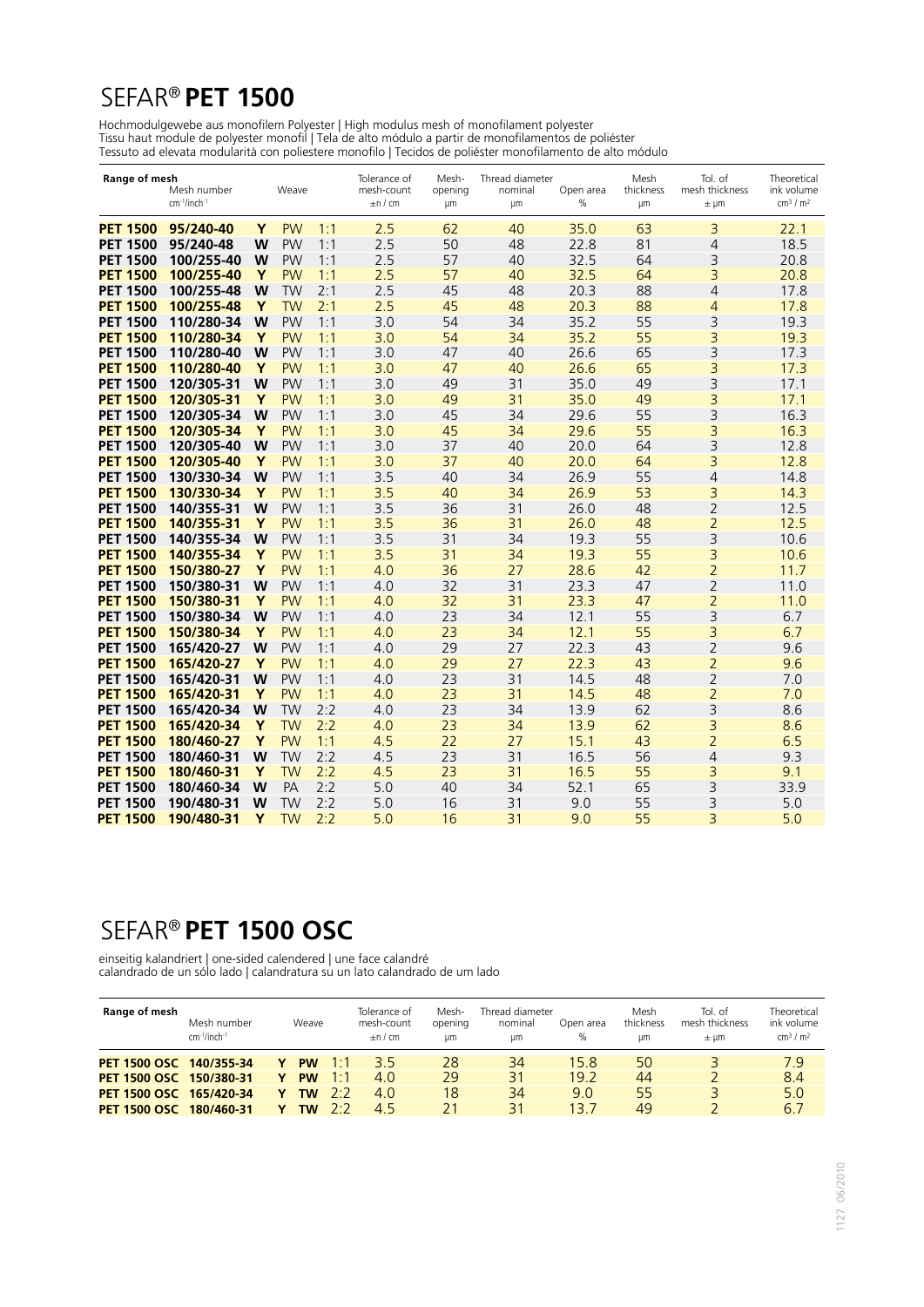# **Legende /** Legend / Légende / Leyenda / Leggenda / Legenda

#### **Legende** *(deutsch)*

- $\bullet$  = Vorzugsartikel, in der Regel ab Lager lieferbar (Zwischenverkauf vorbehalten)
- $O =$  Artikel auf Anfrage
- = Artikel mit Mindestbesttell menge

 $W = *w w w w w w w w w w w w w w w w w w w w w w w w w w w w w w w w w w w w*$  $Y =$  gelb

PW= Bindung Taffet 1:1 TW= Bindung Köper 2:1, 2:2 AW= Panama-Bindung 1:1, Faden doppelt geführt.

Breiten ohne Webkanten,  $+ 6$  cm  $/ - 0$  cm,  $+ 2.4$ "  $/ - 0$ "

*Änderungen vorbehalten*

### **Leyenda** *(español)*

- $\bullet$  = Artículo prioritário, normalmente disponible ex-stock (salvoventa previa)
- $\bigcirc$  = Artículo a pedido
- = Artículos con cantidad de pedido mínimo

 $W =$  blanco  $Y = amarillo$ 

PW= Ligamento tafetán 1:1 TW= Ligamento sarga 2:1, 2:2 AW= Panama 1:1, Hilo doble

Anchos sin orillos,  $+ 6$  cm  $/ - 0$  cm,  $+ 2.4$ "  $/ - 0$ "

*Salvo alteraciones eventuales*

#### **Legend** *(english)*

- $\bullet$  = Priority item,
- usually on stock
- (subject to prior sales)
- $O =$  Item on request = Articles with minimum order quantity
- $W =$  white

 $Y =$  yellow

PW= Plain Weave 1:1 TW= Twill Weave 2:1, 2:2 AW= Panama weave 1:1, Two threads positioned one beside the other. Widths without selvedges,  $+ 6$  cm  $/ - 0$  cm,  $+ 2.4$ <sup>"</sup> $/ - 0$ "

*Subject to change without notice*

## **Leggenda** *(italiano)*

- $\bullet$  = Articolo prioritario,disponibile normalmente da magazzino (salvo vendita intermediaria)
- $\bigcirc$  = Articolo su richiesta
- $\bullet$  = Articoli con quantità di ordine minimo

### $W = \text{bianco}$  $Y = \text{giallo}$

PW= Armatura taffetà 1:1 TW= Armatura spiega 2:1. 2:2 AW= Panama 1:1,Filo a passaggio doppio. Altezze senza cimose,  $+ 6$  cm  $/ - 0$  cm,  $+ 2.4$ "  $/ - 0$ "

*Salvo modifiche*

### **Légende** *(français)*

- $\bullet$  = Article prioritaire, normalement livrable du stock (sauf vente intermédiaire)
- $O =$  Article sur demande  $\bullet$  = Articles disponibles seulement à partir d'une certaine quantité d'achat minimum
- $W = blanc$  $Y = jaune$

PW= Armure taffetas 1:1 TW= Armure sergé 2:1, 2:2 AW= Panama 1:1, Fil utilisé à double.

Largeurs sans lisières,  $+ 6$  cm  $/ - 0$  cm,  $+ 2.4$ "  $/ - 0$ "

*Sous réserve de changements*

### **Legenda** *(português)*

- $\bullet$  = Item prioritário, normalmente disponível em estoque (salvo venda prévia)
- $\bigcirc$  = Tipo sob consulta
- $\bullet$  = Artigos com quantidade de encomenda mínima

 $W =$ branco  $Y = amarelo$ 

PW= Ligamento tafetá 1:1 TW= Ligamento sarja 2:1, 2:2 AW= Panama 1:1, Fio duplo

Larguras sem aurelas  $+ 6$  cm  $/ - 0$  cm,  $+ 2.4$ "  $/ - 0$ "

*Salvo eventuais alterações*